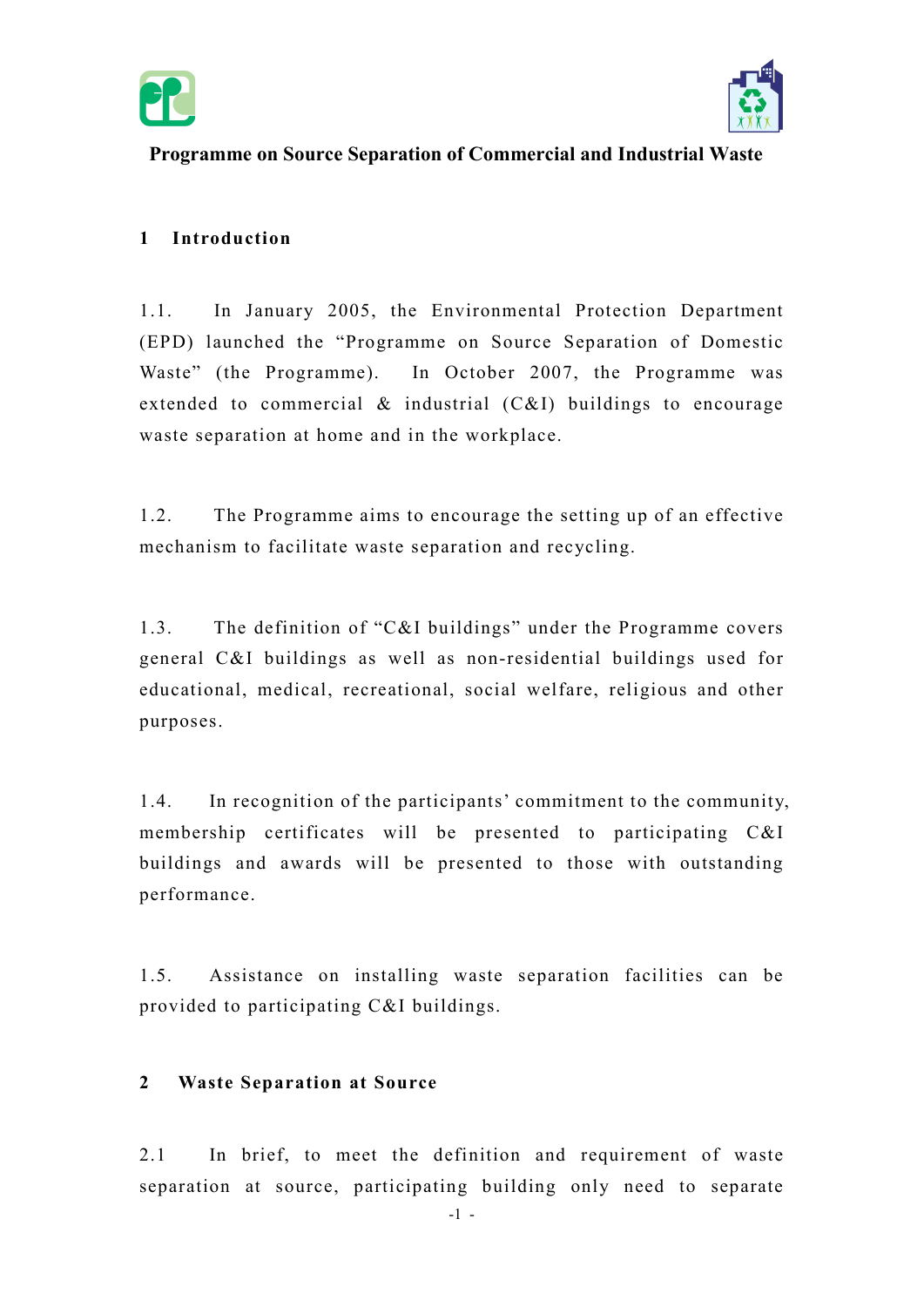recyclables from waste at the buildings and place them together before handing them over to recyclers.

 2.2 Participants should take into consideration actual circumstances such as the business nature of tenants of the buildings, sphere of service of property management companies as well as work arrangement between cleaning companies and recyclers, and make the most appropriate and effective arrangements:

- (a) The leading role Property management companies are not required to organise and implement the entire process of waste separation and recycling. cleaners to take a leading role during certain stages of the procedure and the buildings concerned can apply and join the Programme by taking appropriate monitoring measures and ensuring that accurate information is maintained. Arrangements can be made for cleaning companies or
- (b) Scope of materials The Programme aims to encourage participants to maximize and extend the scope of recyclables they recover. Property management companies are encouraged to make the necessary adjustment by taking into account the business nature of tenants, market demand and recycling programmes adopted by the government and voluntary agencies;
- (c) Collection facilities No limitation is set on the mode, specification, quantity and set-up location of the collection facilities. The Programme also allows for appropriate arrangements of manual collection taking the place of collection facilities;
- (d) Operation mode The programme allows for a considerable degree of freedom in sorting and collection methods. While sorting by tenants remains the preferred option, separation at refuse storage room or other designated locations to accommodate actual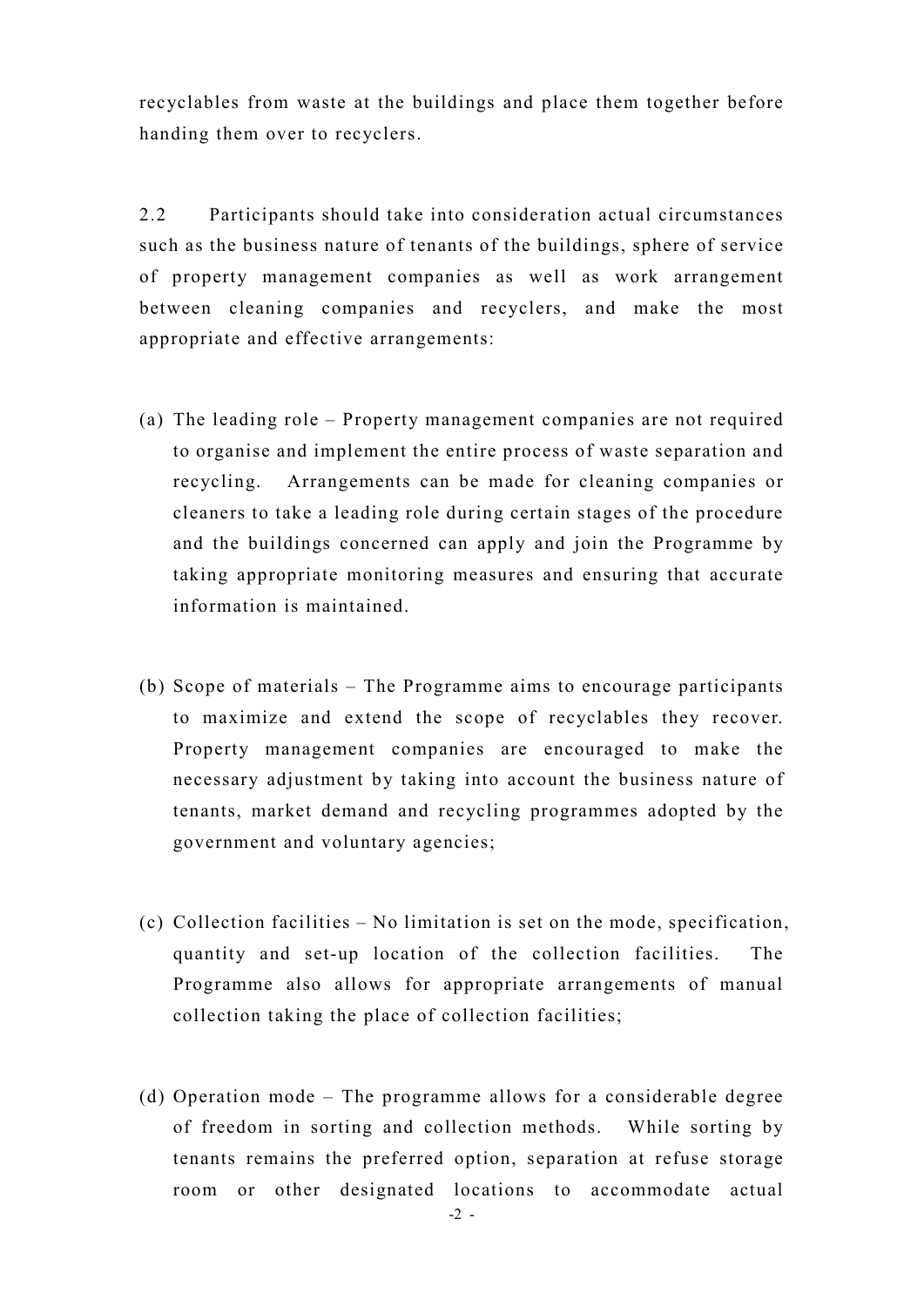environmental restraints would also fit in with the basic definition and requirements of waste separation at source under the Programme. Recyclable materials can be collected at scheduled or flexible time slots to accommodate the needs of tenants and appropriate property management arrangements.

 $2.3$  results regularly and submit a "Quarterly Report Form for Materials Recovered". The information and data collected, including the scope and quantity of the materials recovered, participation in other recycling programmes launched by the government or voluntary agencies and other spontaneous arrangements of similar nature, will be used as essential reference during the assessment for granting of awards. Participating buildings would be required to monitor collection

#### 3 Commendation

 3.1 A membership certificate will be presented to buildings for display purpose after passing an assessment conducted by EPD. Information such as names of buildings and their appointed property management companies would be incorporated in the Members Registry and released on the EPD website or other related publications.

 3.2 In recognition of the commitment made by participating buildings, EPD will promote the Programme and its participants' contribution through various media and organising commendation scheme.

 3.3 Started from 2010, EPD organises commendation scheme annually in which awards are presented to members with outstanding performance. of buildings. competition brochure. Various awards will be presented to different categories Details of the competition are provided separately in the

-3 -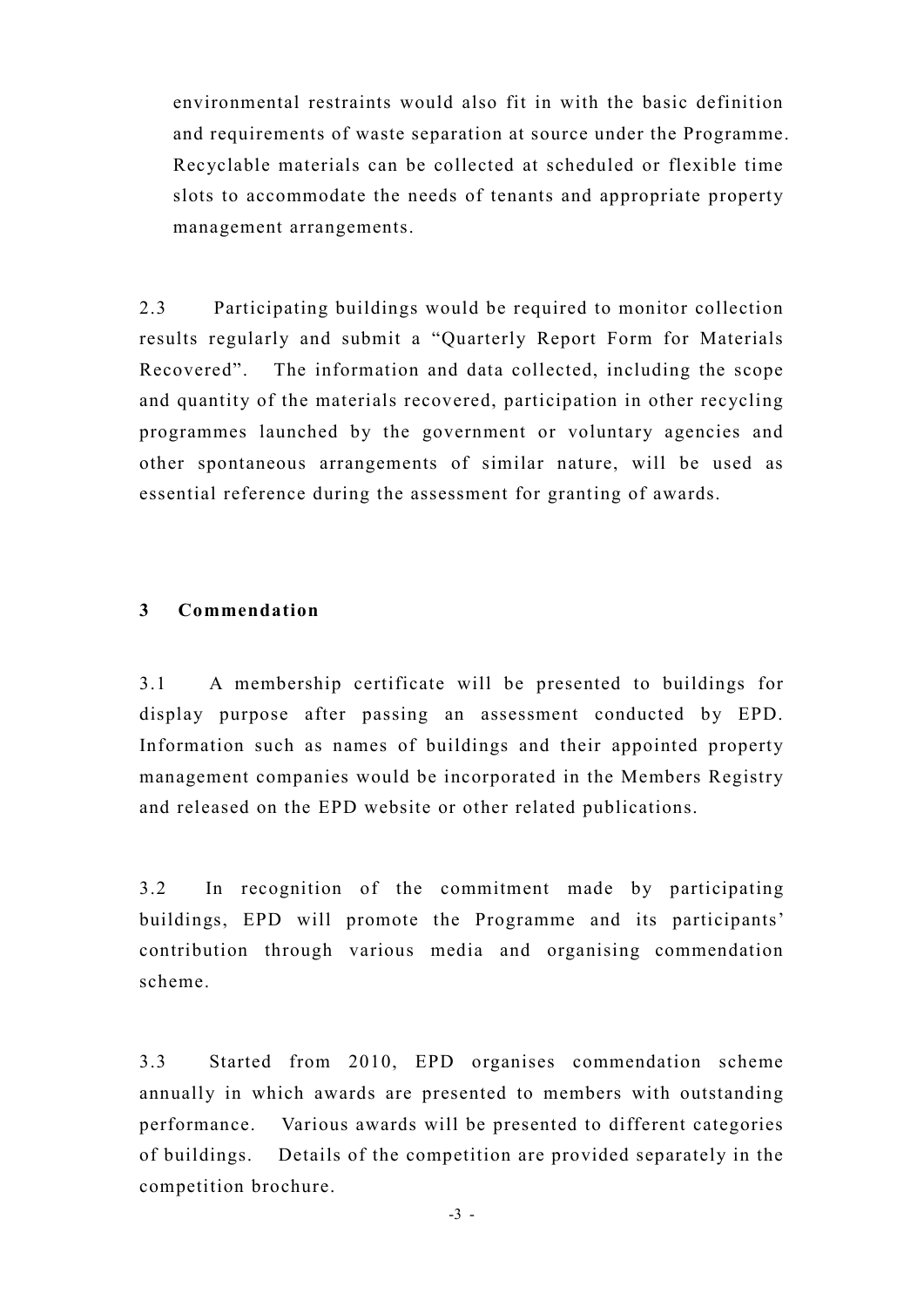3.4 Progress of the Programme and performance of participants will be monitored by EPD. Members with outstanding performance will be invited to share their experience in EPD promotional activities, website or other media.

#### 4 Support

 $4.1$  Waste" jointly organised by the Environmental Campaign Committee and EPD, C&I buildings can apply for free waste separation bins for tenants and visitors to separate waste for recycling. For details, please refer to the website of the Environmental Campaign Committee: Under the "Promotion Programme on Source Separation of

http://www.ecc.org.hk/english/publicity/publicityf41b.html?id=10

 $42$  Fund Committee for funding support if they find the waste separation bins provided unsuitable for use or unable to meet their needs. Ceiling for the funding is set at 50% of total actual expenditure of the participating buildings and HK\$1,000 per building floor. EPD will also deploy staff members to the C&I buildings to provide technical support and to advise on the appropriate location to set up waste separation facilities. For details, please refer to the website of the Environment and Conservation Fund. Participants can apply to the Environment and Conservation

http://www.ecf.gov.hk/en/application/index.html

### 5. How to join

 in participating in the Programme are welcome to complete and submit the application form attached. For enquiries, please contact EPD via: 5.1 Property management companies or related persons interested

Telephone: 2838 3111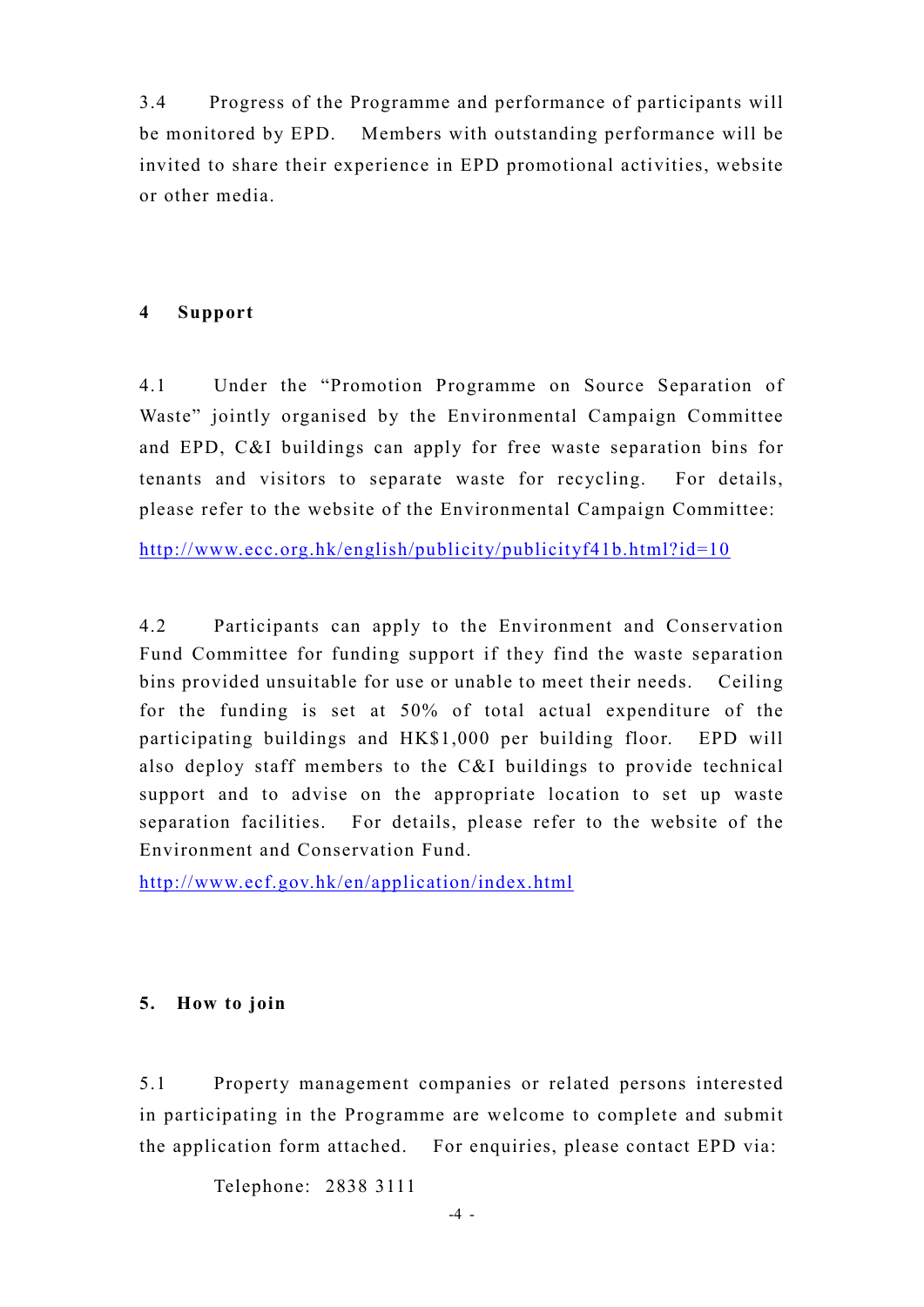$Fax:$ Fax: 3121 5730

Email: ssc-iw@epd.gov.hk

 Environmental Protection Department Waste Reduction and Recycling Group July 2020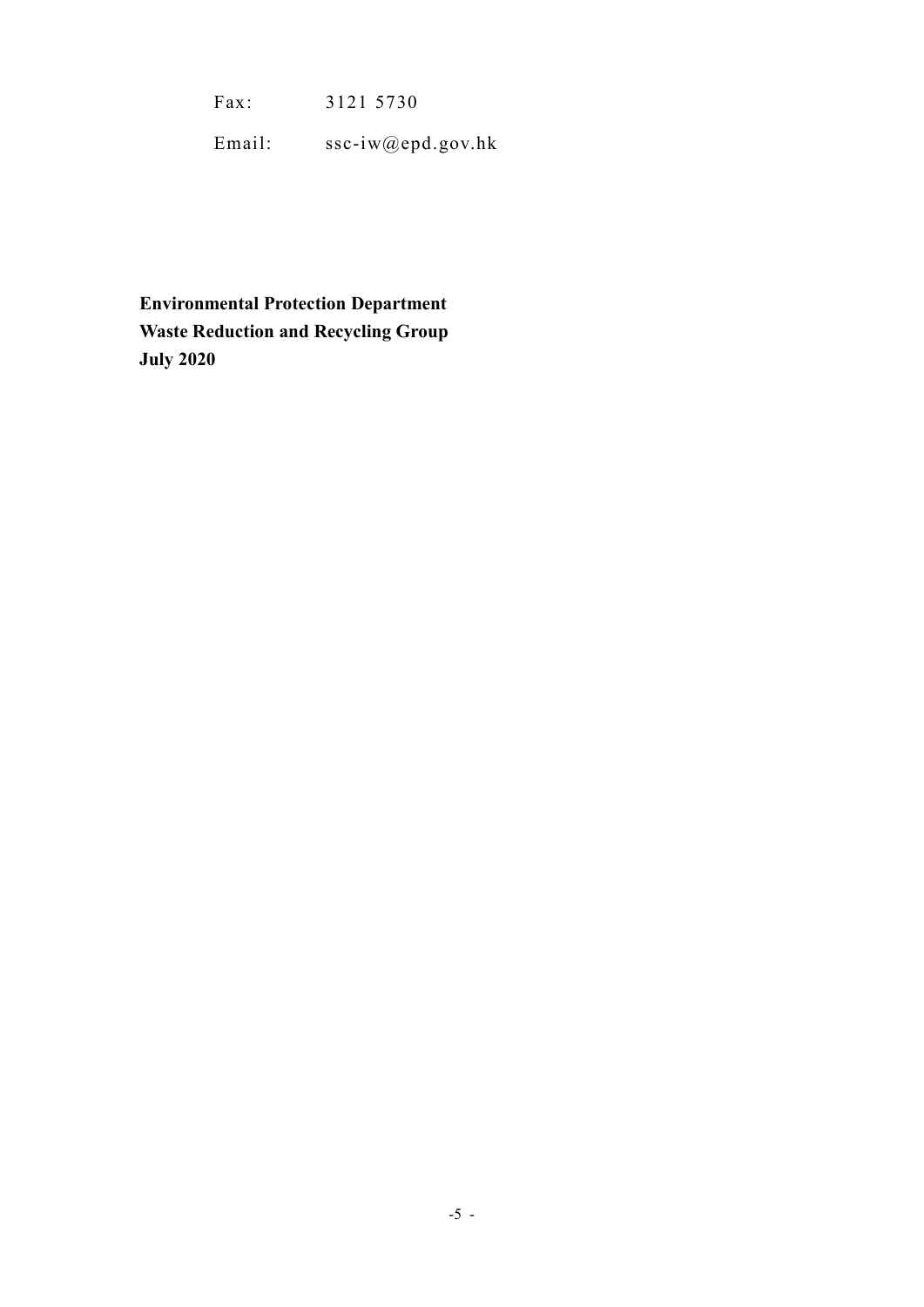C&I building No.:

Annex



## Application Form for

Programme on Source Separation of Commercial and Industrial Waste

Please fax the completed form to EPD Waste Reduction and Recycling Group

(Email: ssc-iw@epd.gov.hk Fax no.: 31215730)

| <b>A. General Information</b>                                                                                                                                                                                              |  |
|----------------------------------------------------------------------------------------------------------------------------------------------------------------------------------------------------------------------------|--|
| 1. Property Information                                                                                                                                                                                                    |  |
| Name of C&I Building: (Chinese) (Chinese)                                                                                                                                                                                  |  |
| (English)                                                                                                                                                                                                                  |  |
| Property Address: (Chinese) (Chinese)                                                                                                                                                                                      |  |
| (English)                                                                                                                                                                                                                  |  |
| Type of Property: (Select one)                                                                                                                                                                                             |  |
| Pure Office* (Grade )<br>Mixed Office* (Grade )                                                                                                                                                                            |  |
| Shopping mall/Arcade<br>Industrial /Office                                                                                                                                                                                 |  |
| Industrial & Godown<br>Others:                                                                                                                                                                                             |  |
| (*Note: "Pure Office" refers to office buildings with less than one whole floor of shops/shopping mall. Office building<br>with one or more than one whole floor of shops/shopping mall are classified as "Mixed Office".) |  |
| No. of floors per block: No. of flats per floor:<br>No. of blocks:                                                                                                                                                         |  |
| Total area of the building (square feet): Letting rate / Occupancy rate (%): __________                                                                                                                                    |  |
| 2. Property Management Company                                                                                                                                                                                             |  |
| Name of company: (Chinese) (Chinese)                                                                                                                                                                                       |  |
| (English)                                                                                                                                                                                                                  |  |
| Name of contact person: (Chinese) Position: (Chinese) Position: (Chinese)                                                                                                                                                  |  |
| (English)                                                                                                                                                                                                                  |  |
|                                                                                                                                                                                                                            |  |
| 3. Cleaning Company                                                                                                                                                                                                        |  |
|                                                                                                                                                                                                                            |  |
|                                                                                                                                                                                                                            |  |
| <b>B.</b> Recycling status                                                                                                                                                                                                 |  |
| Has your company ever organised and launched waste recycling activities in C&I buildings under your<br>4.                                                                                                                  |  |
| administration?                                                                                                                                                                                                            |  |
| $\Box$ Yes (Please go to Question 6)<br>$\Box$ No                                                                                                                                                                          |  |
| According to your understanding, have your cleaning company or cleaners ever organised and launched waste<br>5.<br>recycling activities spontaneously in C&I buildings under your administration?                          |  |